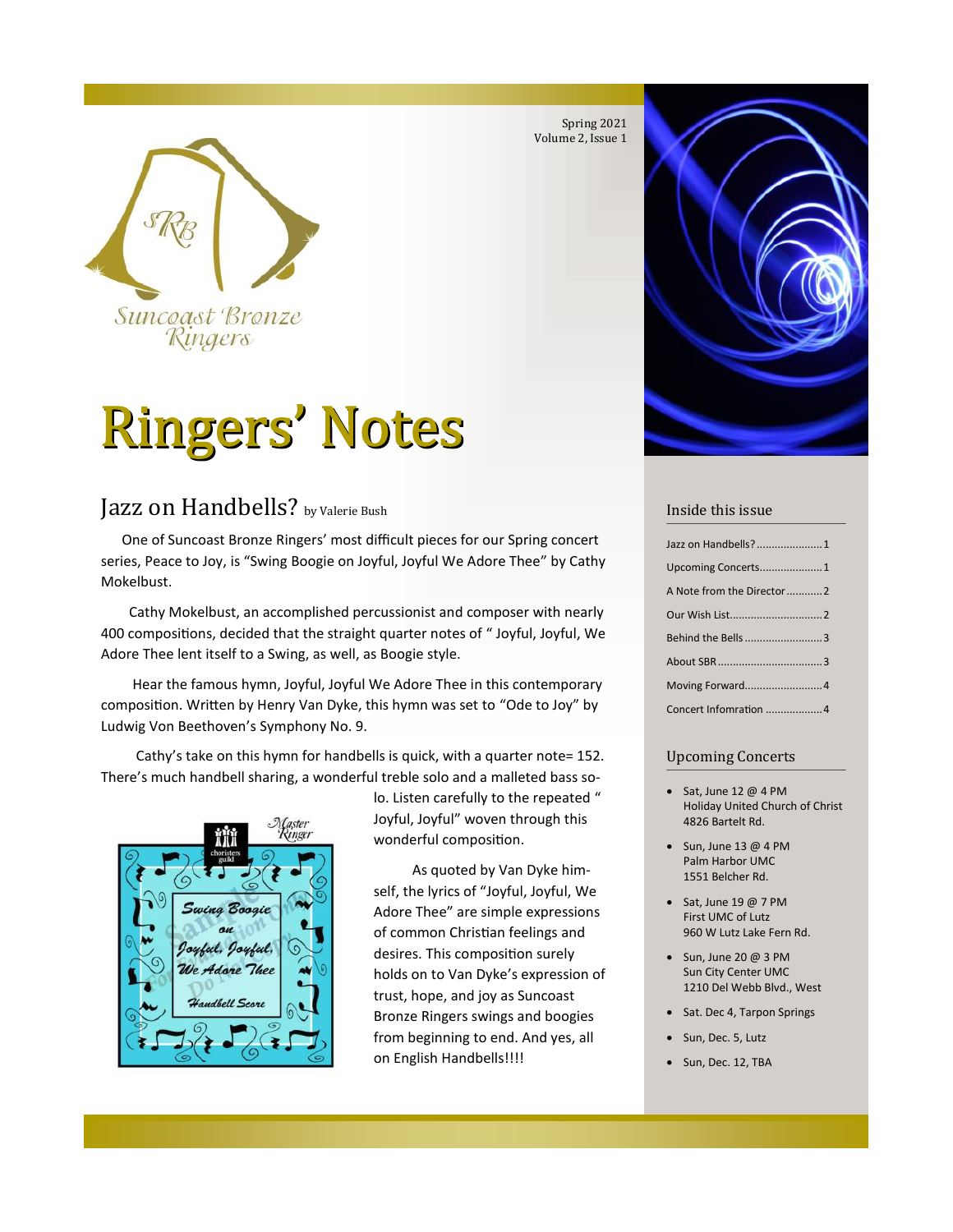

*Thanks to our generous supporters, our fundraising efforts are doing well. Our goal of raising \$6,000 for the set of low bass chimes is getting very close. We are only about \$2,000 short and hope to raise enough money in 2021 to purchase those chimes and add a whole new dimension to the sound of the group.*

## A Note From the Director, Michael Lamb

We should call our spring/ summer concerts 'From Peace to Joy - Take 2' since it is the concert we were preparing for last year before COVID-19 forced us to cancel rehearsals. But, the music is timeless and represents the same now as it did last year with perhaps a dash of 'Hope' in there as well.

When I took over directing Suncoast Bronze Ringers in 2019 I wanted to introduce the group to new music, but also a lot of the 'standards' in the handbell world. So, our next concert features our typical wide variety of musical styles from The Beach Boys to Beethoven and also has some 'Golden Oldies' from the handbell world by composers William Payn, Arnold Sherman, Hart Morris, and Margaret Tucker. If you haven't heard music by these arrangers and composers, you are in for a unique treat. Add to that

some newer arrangements of The Beach Boys tunes and a fun, jazzy arrangement of 'Joyful, Joyful We Adore Thee' and I know you will be sure to find something new that you'll enjoy!

The group has been extremely busy this year. After our three holiday concerts, we laid down five tracks for a future CD, set up four concerts for June and have been finalizing our concert dates for next Christmas in December.

Although we took January off, the group continued to work hard virtually, looking at music and evaluating ourselves to help everyone ring better.

We've added three new ringers to replace three who will not be able to ring with us this Spring. So, we want to welcome Sue, Kirsten, and Amy and say a sad goodbye (for now) to

Jack, Kathryn, and William.

We are also enjoying our new home base church at Holiday United Church of Christ.

Thanks to our generous supporters, our fundraising efforts are doing well. Our goal of raising \$6,000 for the set of low bass chimes is getting very close. We are only about \$2,000 short and hope to raise enough money in 2021 to purchase those chimes and add a whole new dimension to the sound of the group. If you attended our Christmas concert where we featured a borrowed set, you heard how much those beautiful low tones help to round out the group's sound. So please keep remembering us with your donations as you are able!

Thank-you all again for your support of Suncoast Bronze Ringers and please join us at one of our upcoming concerts!



If you've already given toward our Low Chime Fund,



#### 3 Ways to Donate

- $\Rightarrow$  Give online at: www.SuncoastBronzeRing ers.com
- $\Rightarrow$  Drop off cash or check while attending a concert near you
- $\Rightarrow$  Mail your check to : Suncoast Bronze Ringers Attn: Treasurer 242 Riverwood Dr. New Port Richey, FL 34653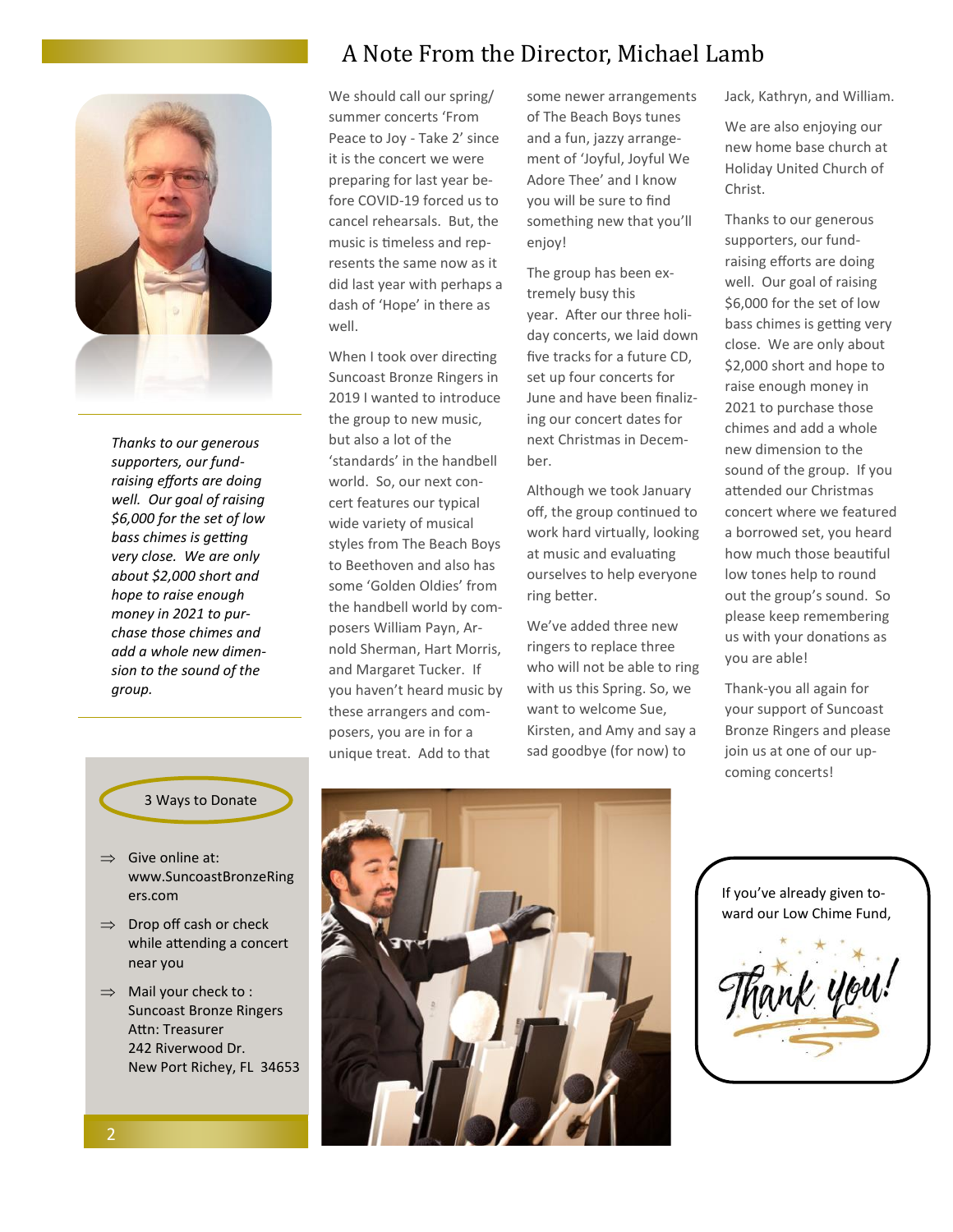## Behind the Bells



*Jackie Kerschbaum's* musical journey started in 4th grade playing trumpet, then moving on to French horn, and baritone horn. Piano lessons also encouraged her love of music and she has sung in many choirs both locally, in the auditioned Nature Coast Festival Singers and in Rochester, NY.

Jackie's first interest in handbells was upon seeing the Raleigh Ringers and then joining her church choir in 2011.

Jackie joined Suncoast Bronze Ringers in 2013 and has since held many positions as secretary, publicity and now as venue chair. (If you're interested in hosting a concert at your location, she's the one to contact!) Her claim to fame is " You want me to do what with those bells?"!

Outside of handbells, Jackie volunteers at Good Samaritan Health clinic, helps the AARP tax sites for low income folks, sails and kayaks with the Hudson Beach Yacht club and helps with publicity.

Jackie has been known to be in situations where police cars and police officers congregate while Suncoast Bronze's small group rings. We have to watch this one and may have to raise bail money, eventually!

You would never know Jackie is retired...she runs circles around us with her volunteer work. We are grateful Jackie is a retired Medical Technology supervisor and former bookkeeper for St. Mark's Presbyterian in Hudson.

Her skills are valued as an active Suncoast Bronze member!



*Back Row: Delaine Roberts, Lynne Homan, Teri Michael, Vicki Apple, Cyndi Hughes, Jackie Kershbaum Middle Row: Valerie Bush, Patricia Deighton, Shelly Pinkard, Julie Roahrig, Brenna Lehman Front Row: Nancy Chase, Diane Salmon, Michael Lamb, Kathryn Hinton, Adrian Carter Not Pictured: Terry Agosta Rotunda, Kirsten Ostergren Clark, Amy Meyers, Susan Napier, Jeanmarie Seabaugh*



#### Suncoast Bronze Ringers

Under the guidance of our Music Director, Michael Lamb, SBR is an advanced community handbell ensemble based in the Tampa Bay area. Formed in 2012, we play a repertoire that delights audiences and promotes the art of handbell ringing through concerts, community events and educational opportunities. We are members of Area 4 of Handbell Musicians of America, a professional society dedicated to the education of ringers and expansion of the art of handbell ringing throughout the United States.